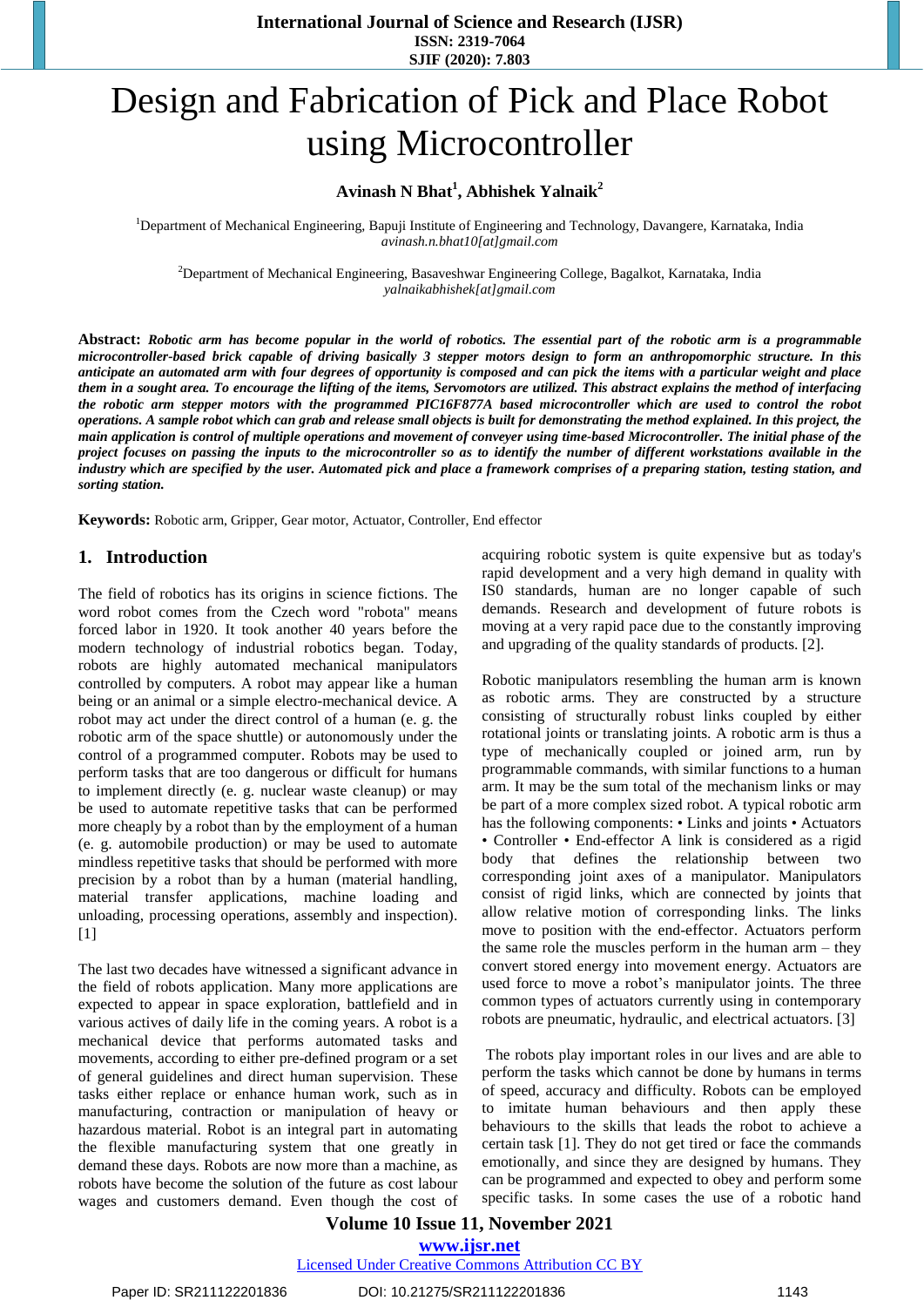## **International Journal of Science and Research (IJSR) ISSN: 2319-7064 SJIF (2020): 7.803**

becomes remarkable. Robotic is applied in different forms and fields to simulate human behaviour and motions [4].

The first usage of the word 'robot' was in a 1921 Czech science fiction play – 'Rossum's Universal Robots' – by Karel Capek. The robots were artificial people or androids and the word was derived from the word 'Robata', a Czech word for slave. A question of perpetual interest is to define a robot. Since the beginning of the study of robotics, there has been some controversy in the definition of a robot. So long as the evolution of robotics continues, the definition of the robot will change from time to time, depending on the technological advances in its sensory capability and level of intelligence. However, the most widely accepted definition of a robot was given by the Robotic Institute of America (RIA) in 1979.

Robotic manipulators resembling the human arm is known as robotic arms. They are constructed by a structure consisting of structurally robust links coupled by either rotational joints or translating joints. A robotic arm is thus a type of mechanically coupled or joined arm, run by programmable commands, with similar functions to a human arm. It may be the sum total of the mechanism links or may be part of a more complex sized robot. A typical robotic arm has the following components:

- Links and joints
- Actuators
- Controller
- End-effector

A link is considered as a rigid body that defines the relationship between two corresponding joint axes of a manipulator. Manipulators consist of rigid links, which are connected by joints that allow relative motion of corresponding links. The links move to position with the end-effector. Actuators perform the same role the muscles perform in the human arm – they convert stored energy into movement energy. Actuators are used force to move a robot's manipulator joints. The three common types of actuators currently using in contemporary robots are pneumatic, hydraulic, and electrical actuators.

Electric motor-driven actuators perform smoother movements, can be controlled very accurately, and are very reliable. However, these actuators cannot deliver as much power as hydraulic actuators of comparable mass. Nevertheless, for modest power actuator functions, electrical actuators are often preferred. The various types of electric motors used as actuators for robotic applications are direct current (DC) motors, stepper motors and servo motors. The controller is the main part that processes information and carries out instructions in a robot. It is the robot's 'brain' and controls the robot's movements. It is usually a computer of some type which is used to keep information about the robot and the working process and execute programs which operate the robot. It contains programs, data algorithms, logic analysis and various other processing activities which enable the robot to perform its intended function.

End-effector is a device at the end of a robotic arm, designed to interact with the open world. The exact nature of performance of this device depends on the application of the robot. Typical functions of the end-effector consist grasping, pushing and pulling, twisting, using tools, performing insertions, welding and various types of assembly activities. Thus, the major types of robot end-effectors are:

- **Grippers:** Grippers are the most commonly used type of end-effectors. They can use different gripping methods (such as vacuum or use of fingers).
- **Material removal tools**: These include cutting, drilling and deburring tools installed as robot tools.
- **Welding torches**: Welding is a widely using operation in robotic application. Welding torches have become very efficient end-effectors that can be controlled in a sophisticated way for optimized welding.
- **Tool changers**: Tool changers are used when many different end effectors need to be used in sequence by one robot. They are used to standardize the interface between the robot flange and the base of the tool. They can be manual or automatic

#### **1.1 Material Selection**

The most suitable material to fabricate the structure of the arm has to be light and strong. Otherwise, the servo motor will not be able to pull up the arm and to perform the desired turning degree. Among the materials that can be considered to fabricate the structure are aluminum, Perspex, plastic polymer and carbon fiber. In choosing the fabrication materials, the aspect of availability of the materials, the overall cost and the flexibility to be shaped, should also be taken into consideration. Thus among the four materials considered, the aluminium is the most ideal material to be chosen as fabrication material.

#### **1.2 Design Consideration**

The following were put into consideration in the design process,

- 1) Electrical actuators DC servo are chosen instead of hydraulic and pneumatic actuators because of the little power requirement and its light weight which is suitable for this design.
- 2) Materials used for the fabrication were locally sourced from available materials.
- 3) The materials which will be used for the design will be light in weight so as to reduce the weight concentration on the base and the shoulder.
- 4) A continuous path controller was chosen (PIC microcontroller was used).
- 5) The torque is fully balanced by the inertia of the electric motors.

#### **1.3 Robot Arm Details and Summary**

The robotic arm will be controlled via the designed controller and it will be able to grab, pick up and move objects according to their weights and shape. The manipulator design is mostly expected to pick up cubes and the geometric shapes like a box. Depending on the numbers of joints, DOF differs, but generally robotic arms operate

# **Volume 10 Issue 11, November 2021 www.ijsr.net**

# Licensed Under Creative Commons Attribution CC BY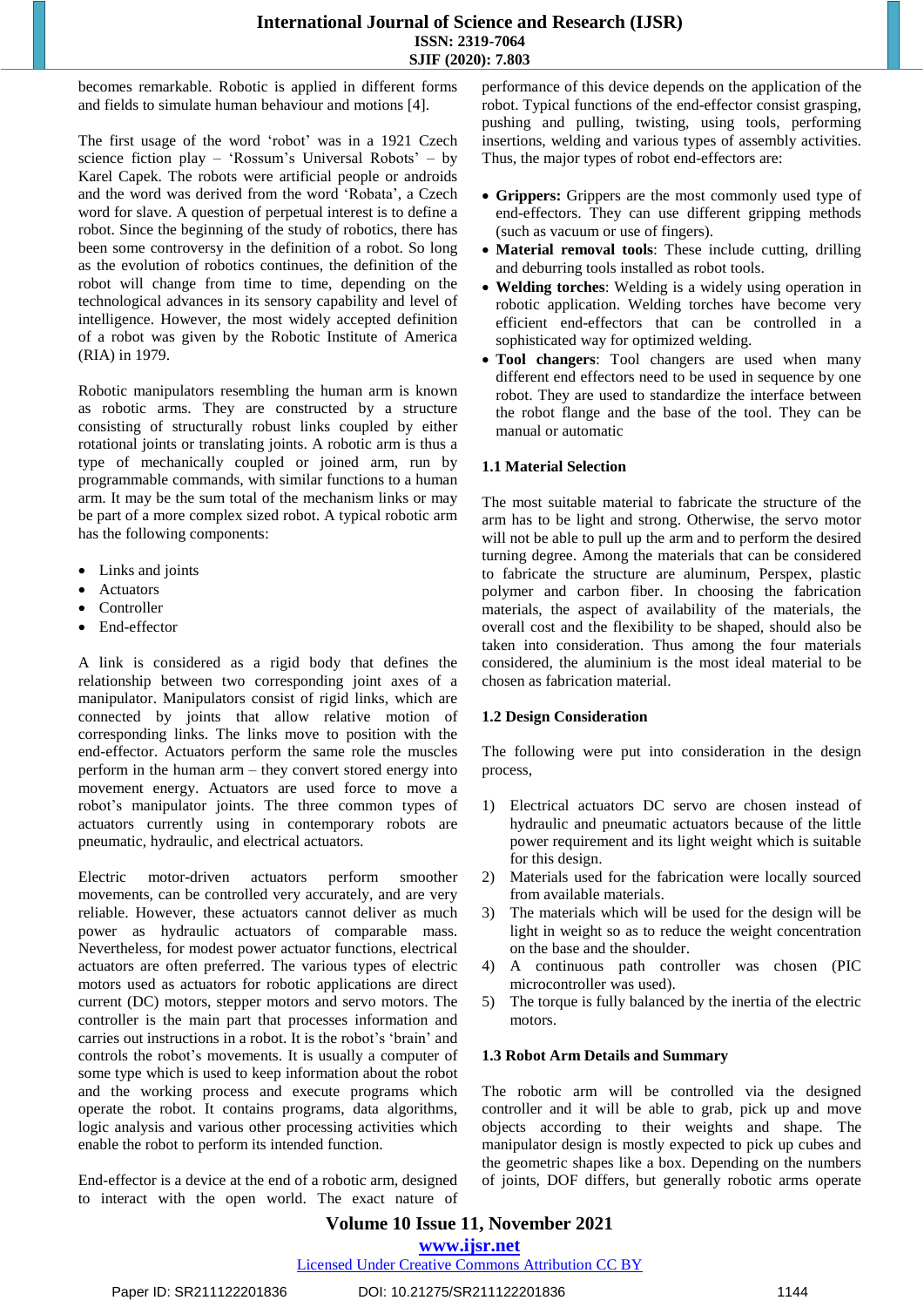using 4 or 5 servo motors. The servo motors are popular for their desirable characteristics for robotic application [6].

#### **1.4 Problem Statement and Proposed Solution**

This study intends to investigate the design, implementation and control of a 5 DOF articulated robotic arm using servo motors and PIC 16F877A microcontroller. The advantage of this microcontroller its low cost and in-circuit programmability [5]. A pulse could have a different effect on servos with different specifications. Therefore, most of the time it is crucial to be able to give the exact PWM pulse in order to rotate a servo to a specific rotation. The main advantage of controlling the servo motors with PWM signals is that they can be programmed to have an initial position and to rotate with an exact degree with respect to the requirements [6].

# **2. Objectives**

The primary objective is to make the Robotic arm, which comprises of three stepper motors, to interface with the PICbased micro-controller. It provides more interfaces to the outside world and has larger Memory to store many programs.

- 1) To develop automated robotic handling system in manufacturing plant for multi-tasking application.
- 2) To synchronize multi-tasking functions using microcontroller sequencing by distributed time.
- 3) To validate the functioning of automated robotic system (qualitative and quantitative analysis).
- 4) To monitor and control the overall functioning of the manufacturing plant by connecting it with the LCD Screen or a computer by attaching a camera to the robotic arm.

# **3. Project Methodology**

This project is designed with,

#### **Hardware Requirements:**

- Microcontroller (PIC16F877A)
- Oscillator Circuit
- Relay driver
- Relay
- Power Supply
- Battery (12v)
- DC Geared motor
- Wiper motor

#### **3.1 PIC 16F877A Microcontroller**

PIC 16F877A microcontroller has 40 pins and is a popular microcontroller capable of doing complex tasks. This microcontroller has  $8192 \times 14$  flash program memory which consists of 368 bytes of RAM and 256 bytes of non-volatile EEPROM memory.33 pins are dedicated for input/output pins and 8 multiplexed analog/digital converters with 10 bits resolution. This microcontroller also has specifications such as PWM (Pulse Width Modulation) generator, 3 timers,

analog capture and comparator circuit, universal synchronous receiver transmitter (USART), internal and external interrupt capabilities. Figure 21 shows the pin configuration of the PIC 16F877A microcontroller and the pins which are used for PWM generation are marked [7].

#### **3.2 Block Diagram**







**Regulated power supply Figure 3.2.2:** Regulated Power Supply



**Figure 3.2.3:** Block Diagram of PIC16F877A Microcontroller

#### **3.3 Power Supply (Lead Acid Battery)**

A power supply is an electronic device that supplies electric energy to an electrical load. The primary function of a power supply is to convert one form of electrical energy to another.

#### **3.4 D C Geared Motor**

A geared motor is a specific type of electrical motor that is designed to produce high torque while maintain the low speed, motor output. A gear motor can be either an AC or a DC electric motor. In this project we are using DC geared motor which has the output about10-30 revolutions per minute. Gear motors are primarily used to reduce speed in a

# **Volume 10 Issue 11, November 2021**

**www.ijsr.net**

Licensed Under Creative Commons Attribution CC BY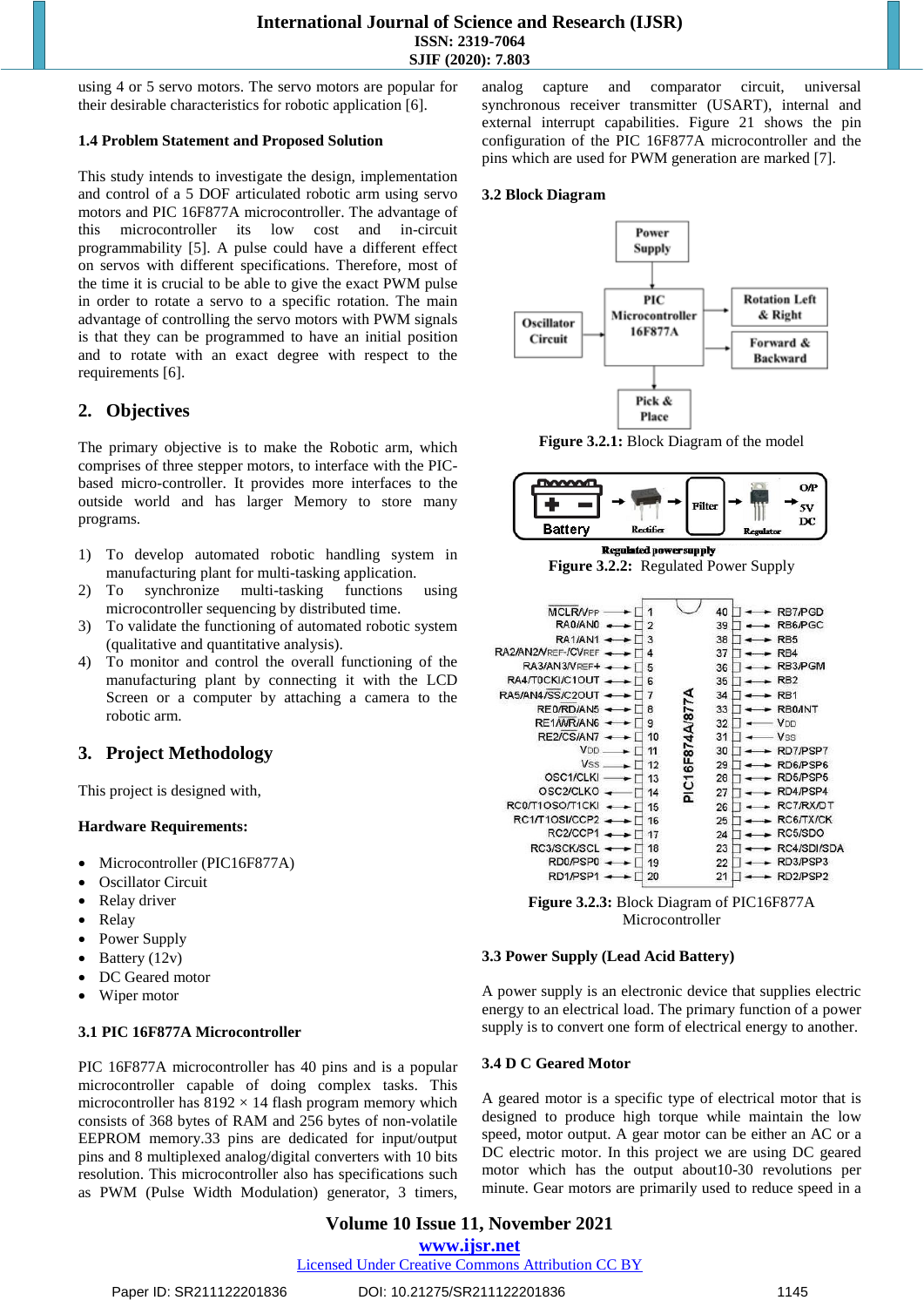# **International Journal of Science and Research (IJSR) ISSN: 2319-7064 SJIF (2020): 7.803**

series of gears, which in turn creates more torque. Gear motors are commonly used in commercial applications where a piece of equipment needs to be able to exert a high amount of force in order to move very heavy object. Examples of these types of equipment would include a crane or lift jack, and in smaller applications like Pick and Place Robots also.





**Figure 3.4.1:** DC Geared Motor



**Figure 3.4.2:** Wiper Motor



**Figure 3.4.3:** Servo Motor or Mini DC Motor

# **4. Calculations**

1. Servo Motor of 12V with Power 3W  $P=2*3.142*N*T/60$  where N=60rpm 3=2\*3.142\*60\*T/60  $T= 3*60/2*3.142*60$  $T= 0.47Nm$ 

Torque= Force \* Perpendicular Distance Force= Toque / Distance where Distance= 0.08m Force= 0.47 / 0.08 Force= 5.878 N

Force= Mass \* Acceleration Due to Gravity Mass= Force / Acceleration Due to Gravity Mass= 5.878 / 9.81 Mass= 0.58Kg (Robot can lift)

2. Torque of DC geared motor of 12V with Power 5W and N=20rpm Power= 2\*3.142\*N\*T / 60 Torque= 5\*60 / 2\*3.142\*20 ` Torque= 2.38Nm

3. Wheel Motor with a Torque of 5Nm Torque= Force \* Perpendicular Distance Force= 5 / 0.07 Force=  $71.42$  N Mass= Force / Acceleration Due to Gravity Mass= 71.42 / 9.81  $Mass = 7.28$  Kg

# **4.1 Results**

This work is able to successfully accomplish the defined functionality. A sample robot which can rotate, magnetize an object, lower and raise its arm, by being controlled by the 8051 microcontroller is built successfully. The 8051 development board is soldered and it used the required procedure for the correct operation of the controller. The 8051 development board has been interfaced to the stepper motors such that the anthropomorphic like structure can be controlled from the buttons at the base of the structure (*robotic arm*).

There are four buttons being controlled by the control unit at the base of the arm:

- 1) **ON/OFF:** the ON button puts on the system while the OFF button puts off the system
- 2) **START/STOP:** the START button starts the movement of the whole arm from its reset point, while the STOP button takes the arm back to its reset button after completion of its movement.
- 3) **RIGHT-LEFT/LEFT-RIGHT:** when this button is switched to the RIGHT-LEFT part it causes movement from right to left, while the LEFT-RIGHT part causes movement from left to right.
- 4) **4.180/90**: when the button is on 180, it causes a rotation of 180 degree of the base stepper motor, but when put on 90 degrees, it causes rotation of 90 degrees.

# **Volume 10 Issue 11, November 2021**

**www.ijsr.net**

Licensed Under Creative Commons Attribution CC BY

# Paper ID: SR211122201836 DOI: 10.21275/SR211122201836 1146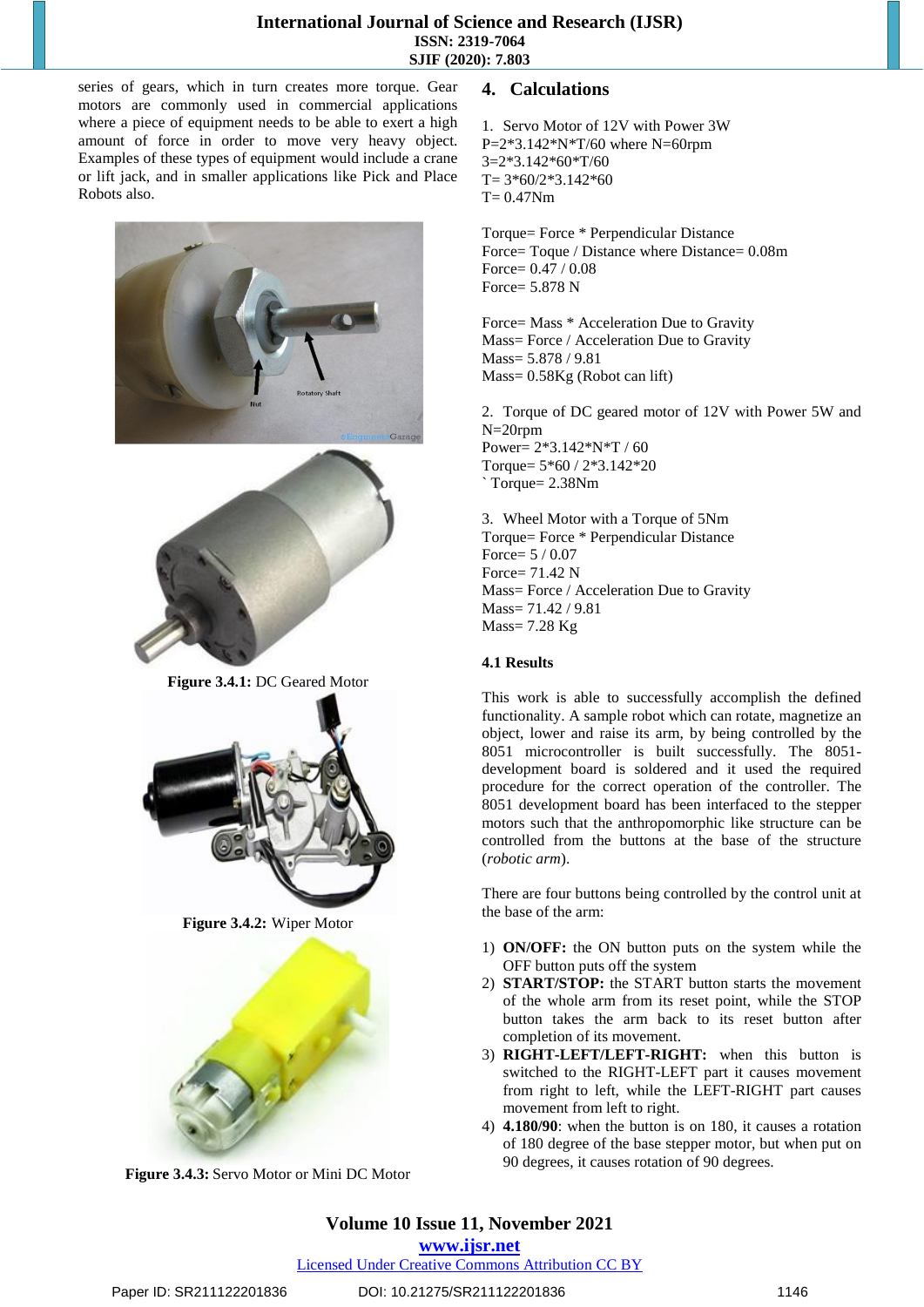#### **5. Advantages, Disadvantages and Applications 5.3 Applications**

#### **5.1 Advantages**

- 1) **Accuracy and Pick and Place Robots:** Robots are outfitted with wide reaches and slim arms, steady repeatability and precise tooling-all of which allows them to be extremely accurate. This high precision capability makes them a good match for pick and place applications.
- 2) **Flexible Pick and Place:** One of the main advantages of robotics is flexibility. Pick and place robots are easily programmable. They are able to accommodate multiple changes in product shape and type. In addition, robots provide a high level of movement flexibility.
- 3) **Increase Consistency with Pick and Place:** Pick and place robot systems have the ability to improve product quality and cycle time. Robotic movements are regulated, so the results are always the same. Quality is improved because of this regularity. Furthermore, this consistency allows the processes to take place.
- 4) **Robots are Space-Efficient:** Because they are designed with compact bases, pick and place robots are ideal if you are looking to conserve floor space. Robots can be programmed to move within strict work envelope limits-leading to even better use of space.
- 5) **Robots Maximize Safety:** Pick and place applications can be physically demanding. They are labor-intensive, repetitive, and monotonous. Depending on the weight and size of a part, moving it from one place to another can be very demanding work. Pick and place robots are unaffected by the stresses of the application. They are able to work without taking breaks or making mistakes.
- 6) **Save with Pick and Place Robots:** Incorporating pick and place robots can effectively cut your costs. Robotic precision and reliability allow for less wasted material and more efficient use of time. Plus, the initial investment in robots is quickly recouped-making pick and place robots an extremely cost-effective solution.

#### **5.2 Disadvantages**

- 1) **Expense:** The initial investment to integrated automated robotics into your business is significant, especially when business owners are limiting their purchases to new robotic equipment. The cost of robotic automation should be calculated in light of a business' greater financial budget. Regular maintenance needs can have a financial toll as well.
- 2) **ROI:** Incorporating industrial robots does not guarantee results. Without planning, companies can have difficulty achieving their goals.
- 3) **Expertise:** Employees will require training program and interact with the new robotic equipment. This normally takes time and financial output.
- 4) **Safety:** Robots may protect workers from some hazards, but in the meantime, their very presence can create other safety problems. These new dangers must be taken into consideration.
- 1) Material Handling
- 2) Industrial Robotic Application
- 3) Welding
- 4) Spraying
- 5) Trimming and Sealing
- 6) Coal Mining
- 7) Military Operations

# **6. Conclusion**

In this project we have interfaced the robot with different kinds of I/O devices and our method allows for storing more programs to enhance more functionality. From our work, we deduced that in comparison to humans, robots can be much stronger and are therefore able to lift heavier weights and exert larger forces. They can be very precise in their movements, reduce labor costs, improve working conditions, reduce material wastage and improve product quality. This is why they're very important in industries because the overall objective of industrial engineering is productivity.

In this project, the procedure of building an articulated arm robot using a microcontroller (PIC16F877A) and servo motors with the help of PWM has been discussed. The building procedure consists of building the kinematic structure of robot, hardware design and implementation, software design and implementation and microcontroller programming.

It is important to recall that each servo motor has a different pulse width range where a pulse can have different effects on each servo, therefore it is important to first simulate the system and then implement it accordingly. It is also essential to consider the built-in oscillator of the microcontroller which is usually 1MHz. Different values of the oscillator can cause the system to not operate properly.



**Volume 10 Issue 11, November 2021 www.ijsr.net** Licensed Under Creative Commons Attribution CC BY